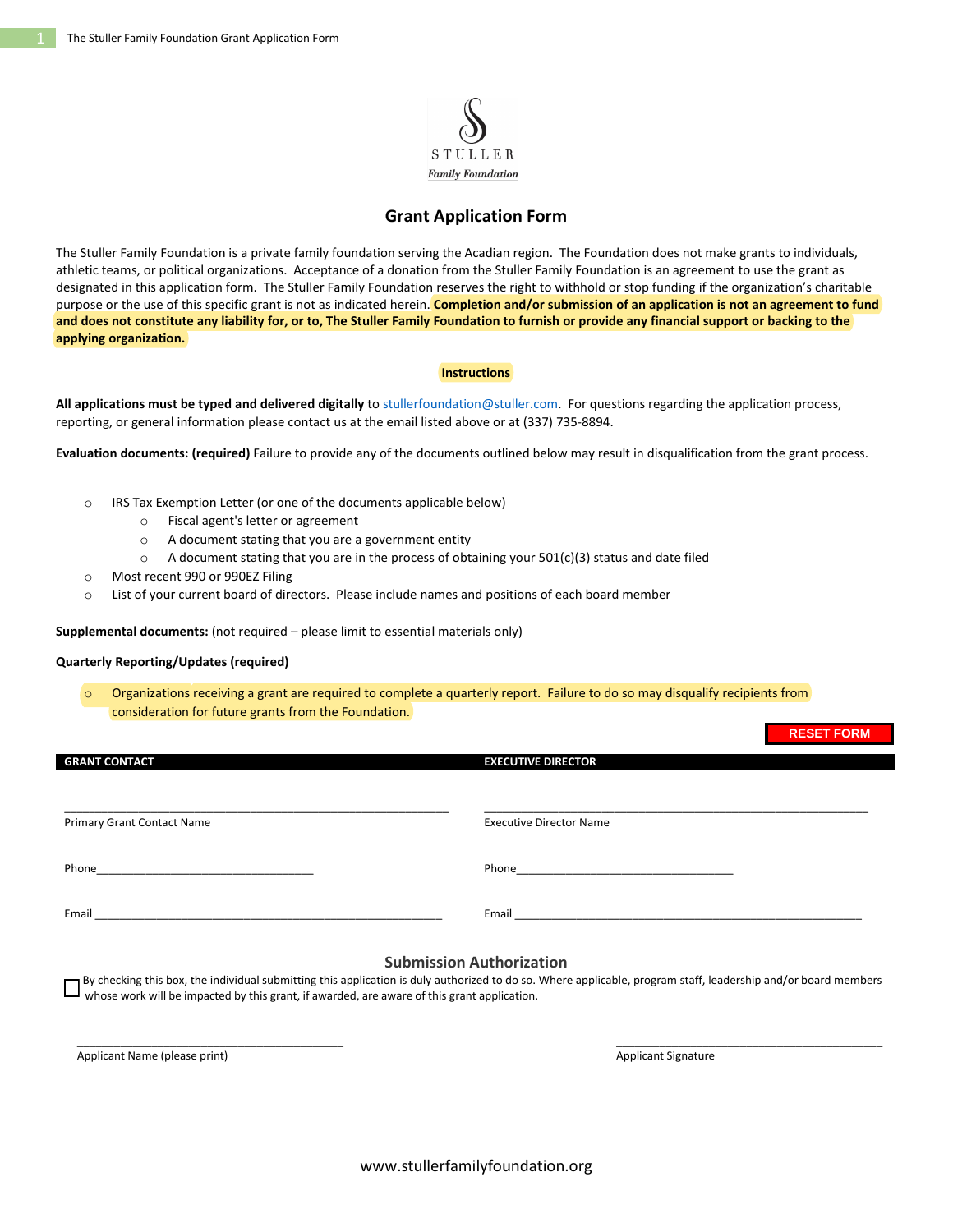| <b>ORGANIZATIONAL INFORMATION</b>    |                                                                    | <b>OPERATIONAL TRANSPARENCY</b>                           | <b>GRANT IMPACT INFORMATION</b>                           |
|--------------------------------------|--------------------------------------------------------------------|-----------------------------------------------------------|-----------------------------------------------------------|
|                                      |                                                                    | <b>Total Number of Board Members</b>                      | Total individuals impacted by                             |
| Legal Name of Organization Applying  |                                                                    | Total Number of Independent<br><b>Board Members</b>       | this grant                                                |
| <b>Address</b>                       |                                                                    | Please indicate "Y" Yes or "N" No for<br>the items below: | <b>Geographic Area Impacted by Grant</b><br>Acadia Parish |
| City, State Zip Code                 |                                                                    | _Board Compensation                                       | Lafayette Parish                                          |
| Website                              |                                                                    | Documented Board Minutes                                  | St. Landry Parish                                         |
|                                      |                                                                    | Independently Audited Financials                          | St. Martin Parish                                         |
| Year of Formation                    |                                                                    | Whistleblower Policy                                      | <b>Vermilion Parish</b>                                   |
|                                      |                                                                    | __ Conflict of Interest Policy                            | Iberia Parish                                             |
| Employee Identification Number (EIN) |                                                                    | __ Loans to Disqualified Persons                          | State of Louisiana                                        |
| <b>ORGANIZATION MISSION</b>          |                                                                    | <b>Published Annual Report</b>                            | Other (please specify)                                    |
|                                      |                                                                    | _ CEO Compensation Review Policy                          |                                                           |
|                                      |                                                                    | <b>Material Diversion of Assets</b>                       |                                                           |
|                                      |                                                                    | <b>Document Retention Policy</b>                          | <b>Population Group(s) Impacted by Grant</b>              |
|                                      |                                                                    |                                                           | All Age Groups                                            |
|                                      |                                                                    | \$.                                                       | Seniors (56 and up)                                       |
|                                      |                                                                    | <b>Total Annual Revenue</b>                               | Adults (36-55)                                            |
| ORGANIZATION CLASSIFICATON           | <b>ORGANIZATION FUNDING SOURCES</b>                                | \$_<br>Total Annual Expenses                              | Young Adults (18-35)                                      |
| Animal Welfare                       | % Federal Grants                                                   | \$                                                        | Teens (13-17)                                             |
| Arts and Culture                     | % State Grants                                                     | Revenue Less Expenses                                     | Pre-Teen (10-12)                                          |
| Civic/Community Development          | % Local Grants                                                     | <b>Total Annual Salaries</b>                              | Children (6-9)                                            |
| Ecclesiastical                       | % Donations                                                        | Ś.                                                        | Children 5 years and under                                |
| Education                            | % Membership Dues                                                  | <b>Total Assets</b>                                       |                                                           |
| Environment & Conservation           | % Program Fees                                                     | \$_<br><b>Total Liabilities</b>                           | <b>Economic Group(s) Impacted by Grant</b>                |
| Health & Wellness                    | % Service Contracts                                                | \$_                                                       | All income levels                                         |
| Humanitarian                         | <b>100% Total</b>                                                  | Net Assets or Fund Balances                               | Households at or below poverty                            |
| Human and Civil Rights               | Sources above should add up to<br>100%. Round to the nearest whole |                                                           | Medium income                                             |
| Research                             | percentage                                                         | No. of Full Time Employees                                | High income                                               |
| Other (list below)                   |                                                                    | No. of Part Time Employees                                |                                                           |
|                                      |                                                                    |                                                           |                                                           |
|                                      |                                                                    |                                                           |                                                           |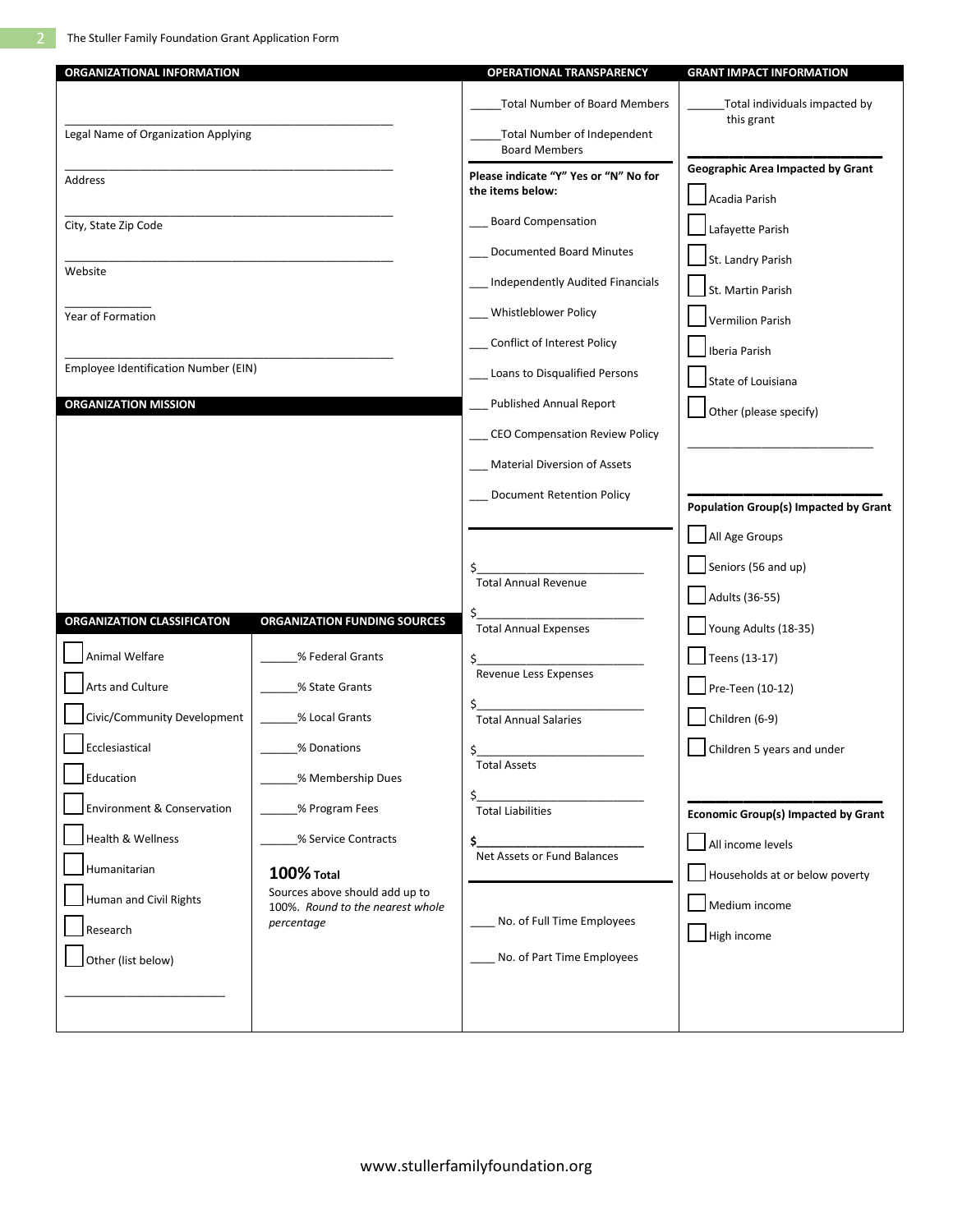| <b>GRANT REQUEST INFORMATION</b>                       |                                                                                                 |                                                                                   |                                                                               |  |
|--------------------------------------------------------|-------------------------------------------------------------------------------------------------|-----------------------------------------------------------------------------------|-------------------------------------------------------------------------------|--|
| \$                                                     |                                                                                                 | $\mathsf{s}_-$                                                                    |                                                                               |  |
| <b>Total Amount Requested</b>                          | Requested as a Match                                                                            | <b>Total Project Cost</b>                                                         |                                                                               |  |
|                                                        |                                                                                                 | <b>CAPITAL CAMPAIGN DETAILS</b>                                                   |                                                                               |  |
|                                                        |                                                                                                 |                                                                                   |                                                                               |  |
| Start/Projected Start Date                             |                                                                                                 | Completion/Projected Completion Date                                              |                                                                               |  |
|                                                        | <b>CAMPAIGN PHASES</b><br>Indicate below the current phase of your project along with the funds |                                                                                   | <b>ADDITIONAL PLANNING DETAILS</b>                                            |  |
| raised for each phase in the column on the right.      |                                                                                                 |                                                                                   |                                                                               |  |
| <b>Planning Phase</b>                                  |                                                                                                 | <b>Additional Land Purchase</b>                                                   | $\frac{1}{\sqrt{1}}$ Yes $\frac{1}{\sqrt{1}}$ No $\frac{1}{\sqrt{1}}$ Pending |  |
| Silent Funding Phase                                   | Line A. $\zeta$                                                                                 | Permitting/Zoning                                                                 | Yes Mo Pending                                                                |  |
| <b>Public Funding Phase</b>                            | Line B. $\zeta$<br><b>Total Funds/Pledges Raised</b>                                            | Architectural Plan<br>If "yes" please include a<br>rendering with application     | $\Box$ Yes $\Box$ No Pending                                                  |  |
| <b>Bank Loan</b>                                       | Line C. $\frac{1}{2}$<br>Loan Amount                                                            | <b>Architect Name</b>                                                             |                                                                               |  |
|                                                        | % Interest Rate<br>__Term (in Months)                                                           | Construction Bid(s)<br>If "yes" please include the bid(s)<br>with the application | $Yes$ $\Box$<br>Pending<br><b>No</b>                                          |  |
| Contingency Funds                                      | Line D. $\frac{6}{2}$<br>Contingency Amount                                                     | <b>Construction Company Name</b>                                                  |                                                                               |  |
| Construction/Final Phase                               | <b>Total Funds/Pledges Raised to Date</b><br>(Add Lines A-D)                                    | <b>ADDITIONAL PROJECT DETAILS</b>                                                 |                                                                               |  |
| <b>FACILITY CAPACITIES</b>                             |                                                                                                 |                                                                                   |                                                                               |  |
| <b>For School Projects:</b>                            | <b>For Ecclesiastical Projects:</b>                                                             |                                                                                   |                                                                               |  |
| Pre-K (total students)                                 | <b>Total Congregation Size</b>                                                                  |                                                                                   |                                                                               |  |
| Elementary (total students)<br>Middle (total students) | For All Other Projects:                                                                         |                                                                                   |                                                                               |  |
| High (total students)                                  | <b>Total Facility Capacity</b>                                                                  |                                                                                   |                                                                               |  |
| <b>Total Number of Students</b>                        |                                                                                                 |                                                                                   |                                                                               |  |
|                                                        |                                                                                                 |                                                                                   |                                                                               |  |
|                                                        |                                                                                                 |                                                                                   |                                                                               |  |
|                                                        |                                                                                                 |                                                                                   |                                                                               |  |
|                                                        |                                                                                                 |                                                                                   |                                                                               |  |
|                                                        |                                                                                                 |                                                                                   |                                                                               |  |